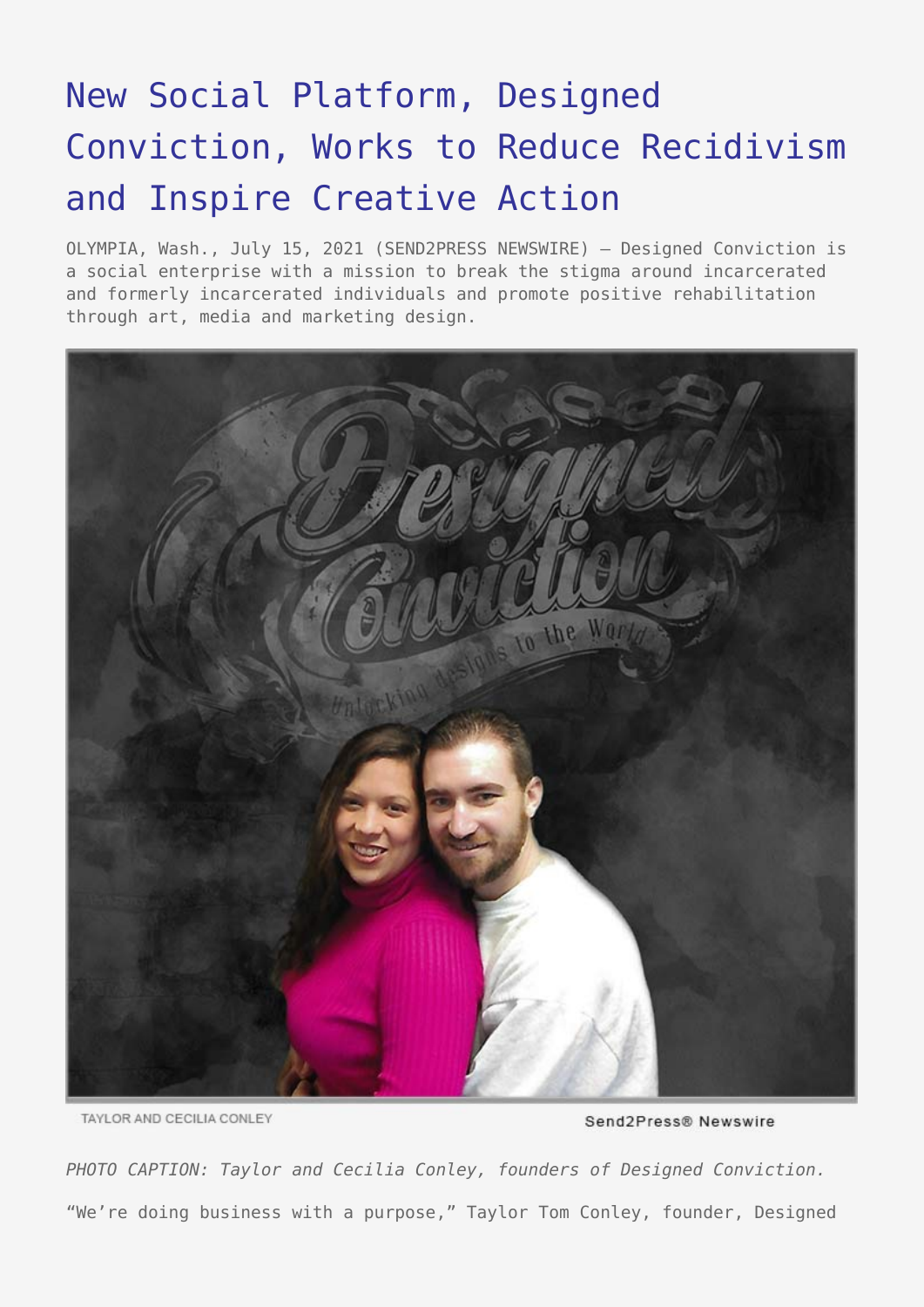Conviction, says. "We hope this network serves as a launch pad for ideas to grow and flourish while reducing recidivism and working to bridge the gap between incarceration and society."

Conley is no stranger to incarceration. He's currently serving a life sentence without parole in Washington state. He was 20 when he first started his sentence in 2006 and despite not having a release date, he did not let that discourage him from doing something with his life. He's spent a great amount of his time taking business classes and advancing his education while working to develop his craft.

As a talented artist and songwriter, he needed a way to nurture his creativity. He partnered with his wife, Cecilia, a Mexican immigrant, to develop a social network that would not only help him, but others too.

The couple started out by publishing what is now their flagship magazine, "Designed Conviction." It's distributed to jails and prisons across the country in an effort to extend the platform to the incarcerated and provide an opportunity for artists, writers and other creators to participate. The magazine hosts a yearly contest where people can gain exposure and exhibit their works online and during in-person events.

As the magazine gained recognition, they also developed a podcast, "The Life of a Lifer," which focused on others serving life sentences. That podcast is now called, "Designed Conviction," and features a host of collaborators, including previously incarcerated individuals, advocates and more.

To date, Designed Conviction has grown its network to also include a website and social media. It's expanded its reach to help people publish and market their own products with a cause.

And it could not do it without the help of the network's sponsor and investor, Jerry Logan, a philanthropist and retired businessman. Together, and with his contribution, they've invested more than \$100,000.

As the business gains traction, more and more people are spreading the word that when they do business with Designed Conviction, they're not just getting affordable, quality services, they're also making a difference to end mass incarceration.

"There are so many talented people out there and there's a real need to help them develop that talent while creating value and worth to a disenfranchised society," Conley says. "It's important to not give up hope despite living in an environment that mostly thrives on negativity."

Designed Conviction makes a positive out of a negative and gives people hope – hope to get noticed for their craft and to be seen as a person, not just a prisoner.

The social platform has worked with many formerly-incarcerated people such as Seth Anthony, Dave Dahl, founder of Dave's Killer Bread, Struggle Jennings, Lizzy Kommes, Big Buzz, Chris Wilson, Angalia Bianca and more. It has a